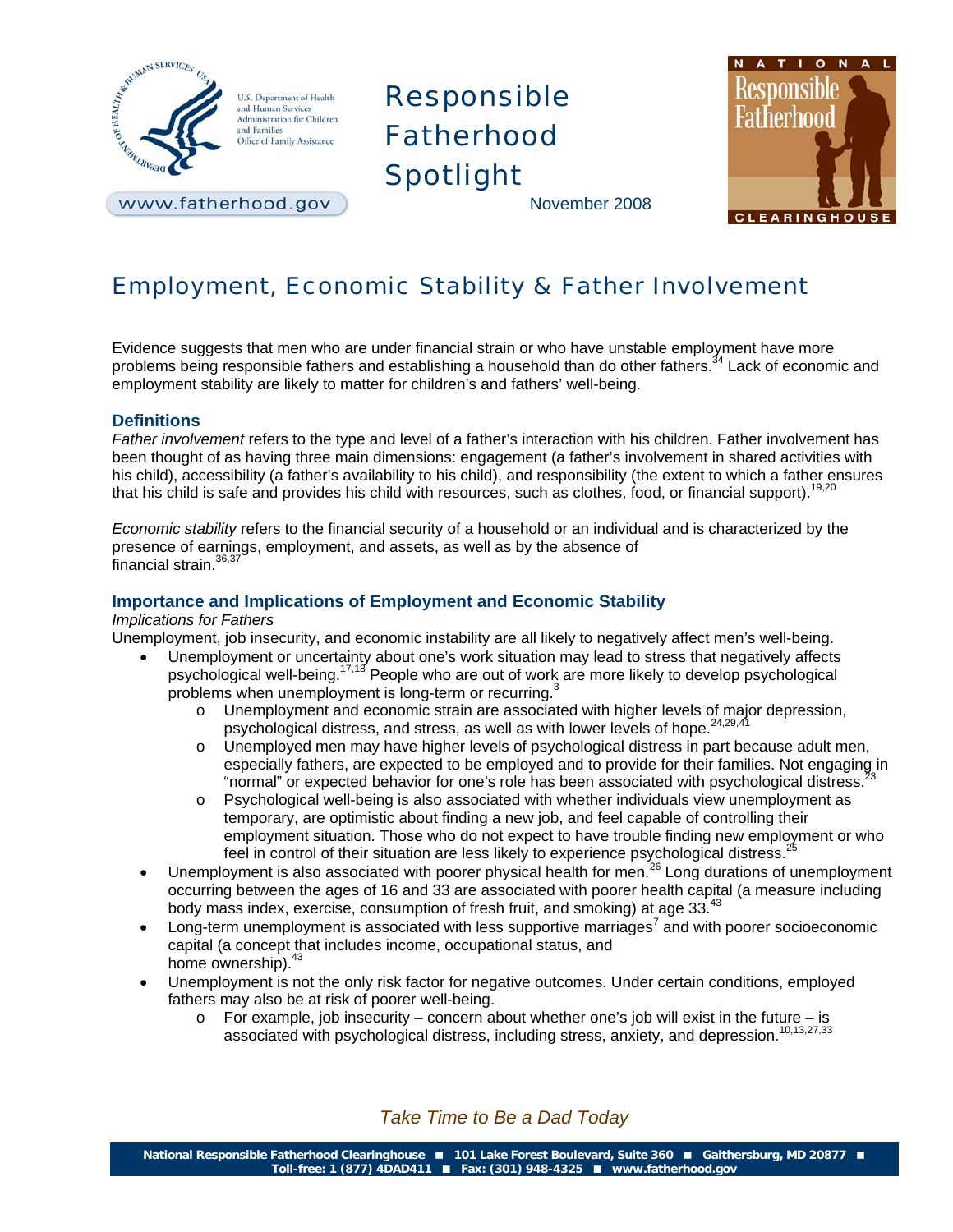



## *Implications for Fathers' Involvement with Children*

Employment status and economic stability may affect both the level and the quality of fathers' involvement with their children. The association between fathers' employment and involvement with their children may differ based on whether fathers live with their children.

### *Resident Fathers*

Some studies of married families have found that fathers who work more hours spend less time with their children $^{30}$  and that unemployed fathers are more involved with their children.<sup>31</sup>

#### *Nonresident Fathers*

Especially among nonresident fathers, a lack of good job opportunities is likely to contribute to low levels of father involvement and poor parenting.<sup>40</sup>

- Generally, employment<sup>12,16,21</sup> and higher income<sup>4,16</sup> are associated with more father involvement for nonresident fathers. These findings are especially evident among young, disadvantaged fathers.<sup>12,14</sup>
- Some evidence suggests that fathers who have "regular" employment work that is consistent and legal – may be more involved with their children because they may hold more mainstream values about fathering and because regular and reliable income may help them better meet the role of provider.<sup>45</sup> This pattern is especially noticeable among African American fathers.<sup>45</sup>
- If nonresident fathers are unemployed or otherwise unable to provide financial support, mothers may engage in "gatekeeping" by restricting fathers' access to the child. $6$
- For nonresident fathers, paying child support also appears to be associated with higher levels of involvement.<sup>35</sup> This pattern suggests that nonresident fathers who have economic difficulties and are unable to pay formal or informal child support may also be less involved with their children on a day-today basis.

### *Job Characteristics*

Fathers' employment, economic stability, and job characteristics are also important for understanding how fathers are involved with their children.

- Unemployment and job insecurity may act as stressors, $2,15$  and a large body of research has found that stress is associated with poorer parenting behaviors, such as harsher and less responsive parenting and inconsistent discipline.<sup>5,11,38</sup>
- Economic pressure is associated with harsher parenting for fathers. Job loss and economic instability may be associated with less nurturing, more punitive, and more arbitrary parenting.<sup>22</sup> Fathers' unemployment is also associated with more severe child abuse among families in the welfare system.<sup>32</sup>
- Fathers' negative work experiences lack of ability to make decisions about conflicts between work and family demands – are associated with the use of rejecting and punishing behaviors. $39$
- On the other hand, higher earnings are associated with more job autonomy (whether an individual has flexibility and freedom in his job), which itself is associated with warmer parenting. $44$

#### *Implications for Children*

Fathers' employment status and economic stability may have implications for children's well-being, both directly and as a result of fathers' parenting behaviors.

• Fathers' lack of employment may be directly associated with children's well-being. Young children whose fathers work fewer hours have more behavior problems than do children whose fathers work for more hours.<sup>28</sup> For middle school students, a household member's job loss is associated with a higher likelihood of smoking,42 suggesting that children of fathers who become unemployed are at increased risk of negative outcomes.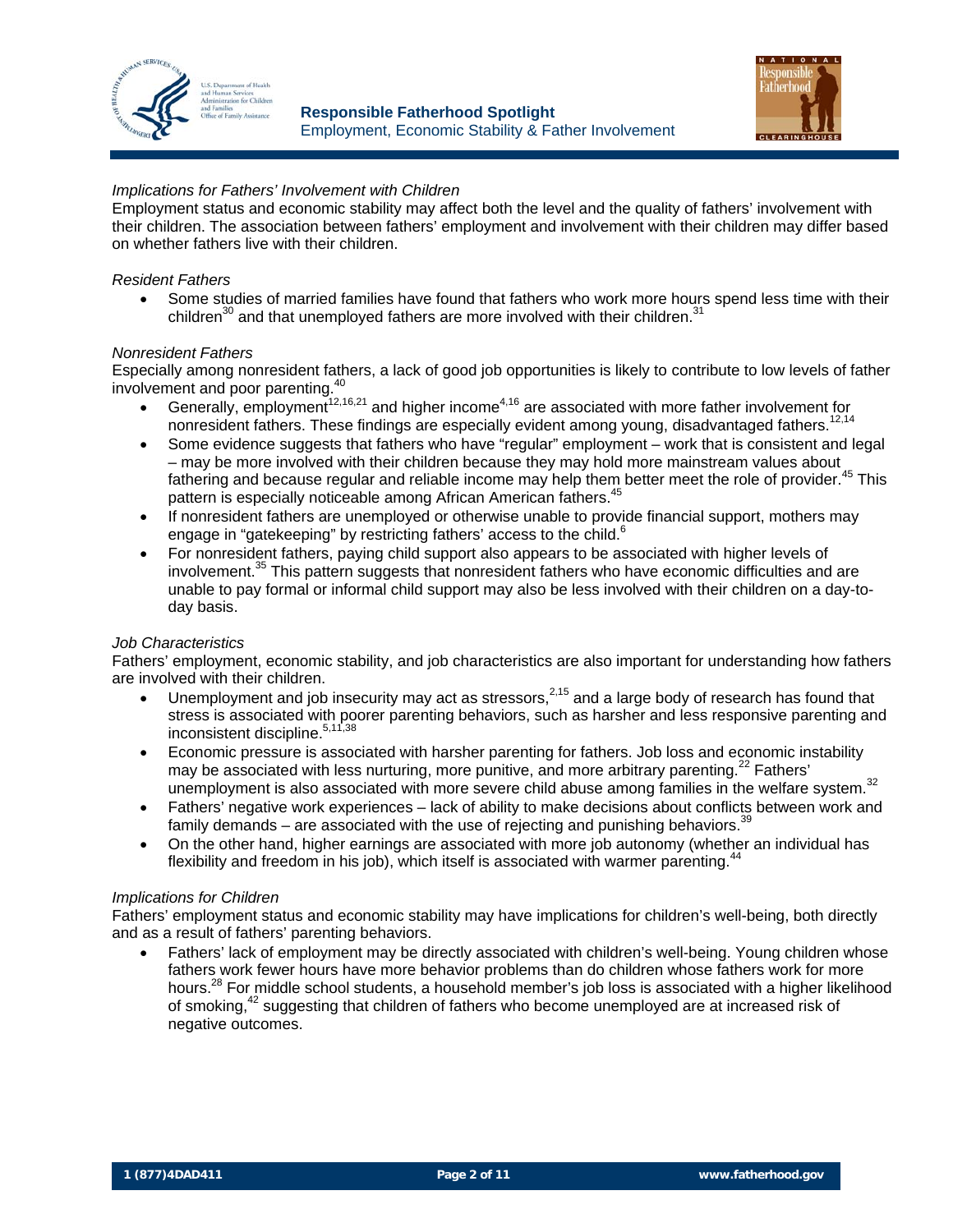



- Children of fathers who engage in less positive parenting behaviors because of negative work experiences or economic pressure are more likely to act out and to have lower scores on measures of self-efficacy, i.e., how one feels about his or her ability to meet a goal or deal with the challenges of life.<sup>39,44</sup> By contrast, positive job experiences that are associated with positive changes in parenting behavior improve children's self-efficacy.<sup>44</sup>
- Poverty also has negative effects on children's well-being and development. Poor children are at risk for a range of negative outcomes at all ages, including low birthweight, higher mortality rates, greater risk of injuries, higher rates of asthma and chronic illness, lower educational attainment, lower IQ, poorer language proficiency, higher rates of internalizing and externalizing behavioral problems, higher rates of substance abuse, and higher rates of teen pregnancy and childbearing.<sup>1,8,9</sup>
	- o This pattern suggests that children of fathers who are unemployed or are unable to provide sufficient financial resources are likely to have poorer outcomes than are children of fathers who are economically secure.

## **Overall Trends in Unemployment Among Men**

**Figure 1** shows the average unemployment rate for men aged 20 and older over the past several decades. The figure shows that while changes in the unemployment rates of each racial/ethnic group have generally followed the same pattern over time, non-Hispanic black men and Hispanic men have consistently had higher than average unemployment rates, and non-Hispanic White men have consistently had slightly lower than average unemployment rates.



**Figure 1. Average Unemployment Rate for Men Aged 20 and Older, 1948-2007** 

Source: U.S. Census Bureau, 2008

## **Differences in Father Involvement**

The following estimates are for fathers of infants (nine-month-old children).

### *Resident Father Involvement by Employment Status*

**Figure 2** and **Table 1** show that resident fathers who are employed full time are generally less involved with their infants than are other resident fathers.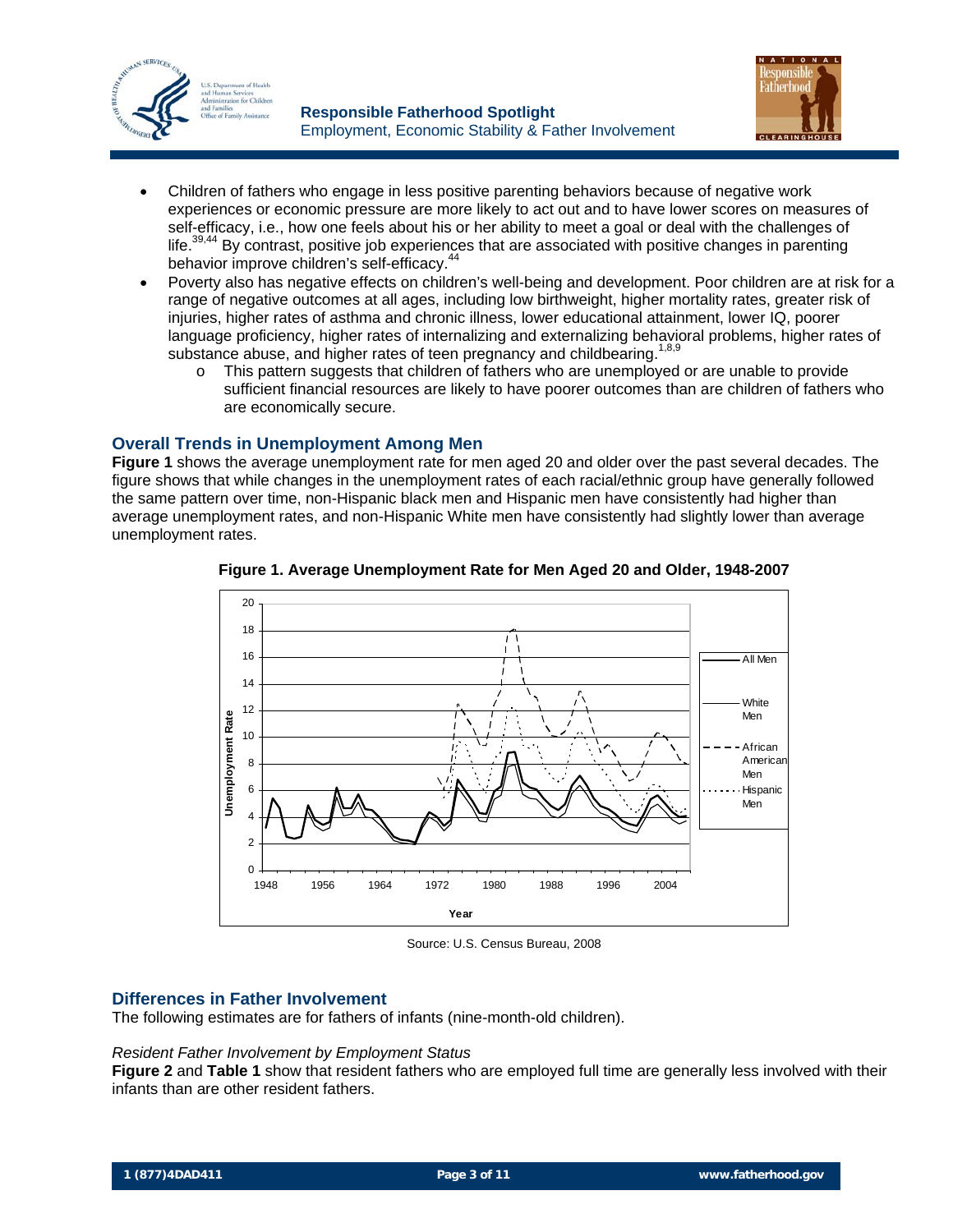



- Fathers who are employed full time are less involved than all other fathers in physical care and nurturing, are less involved in caregiving than are fathers who are looking for work or not in the labor force, and are less involved in engaging in cognitively stimulating activities with their infants than are fathers who are not in the labor force.
- Fathers who are employed part time are also less involved in physical care than are fathers who are not in the labor force. There are no differences by employment status when it comes to the warmth that fathers show towards their children.



**Figure 2: Resident Father Involvement by Employment Status** 

Source: Child Trends' analysis of ECLS-B 9-month data

|                          | <b>Full Time</b>      | <b>Part Time</b>  | <b>Looking for</b><br><b>Work</b> | Not in the<br><b>Labor Force</b> | <b>Possible</b><br>Range |
|--------------------------|-----------------------|-------------------|-----------------------------------|----------------------------------|--------------------------|
| Caregiving               | $11.8^{b,c}$          | 12.3              | 13.0                              | 12.4                             | $0 - 20$                 |
| <b>Physical Care</b>     | $10.1^\mathrm{a,b,c}$ | 11.3 <sup>c</sup> | 12.0                              | 12.2                             | $0 - 15$                 |
| Cognitive<br>Stimulation | $3.9^\circ$           | 4.2               | 4.1                               | 4.5                              | $0 - 9$                  |
| Warmth                   | 9.7                   | 9.8               | 9.7                               | 9.6                              | $0 - 10$                 |
| Nurturing                | $8.4^{a,b,c}$         | $9.8^{b,c}$       | 11.0                              | 11.4                             | $0 - 16$                 |

**Table 1: Differences in Resident Father Involvement by Employment Status** 

Source: Child Trends' analysis of ECLS-B 9-month data a = significantly different from fathers working part time; b = significantly different from fathers looking for work; c = significantly different from fathers not in the labor force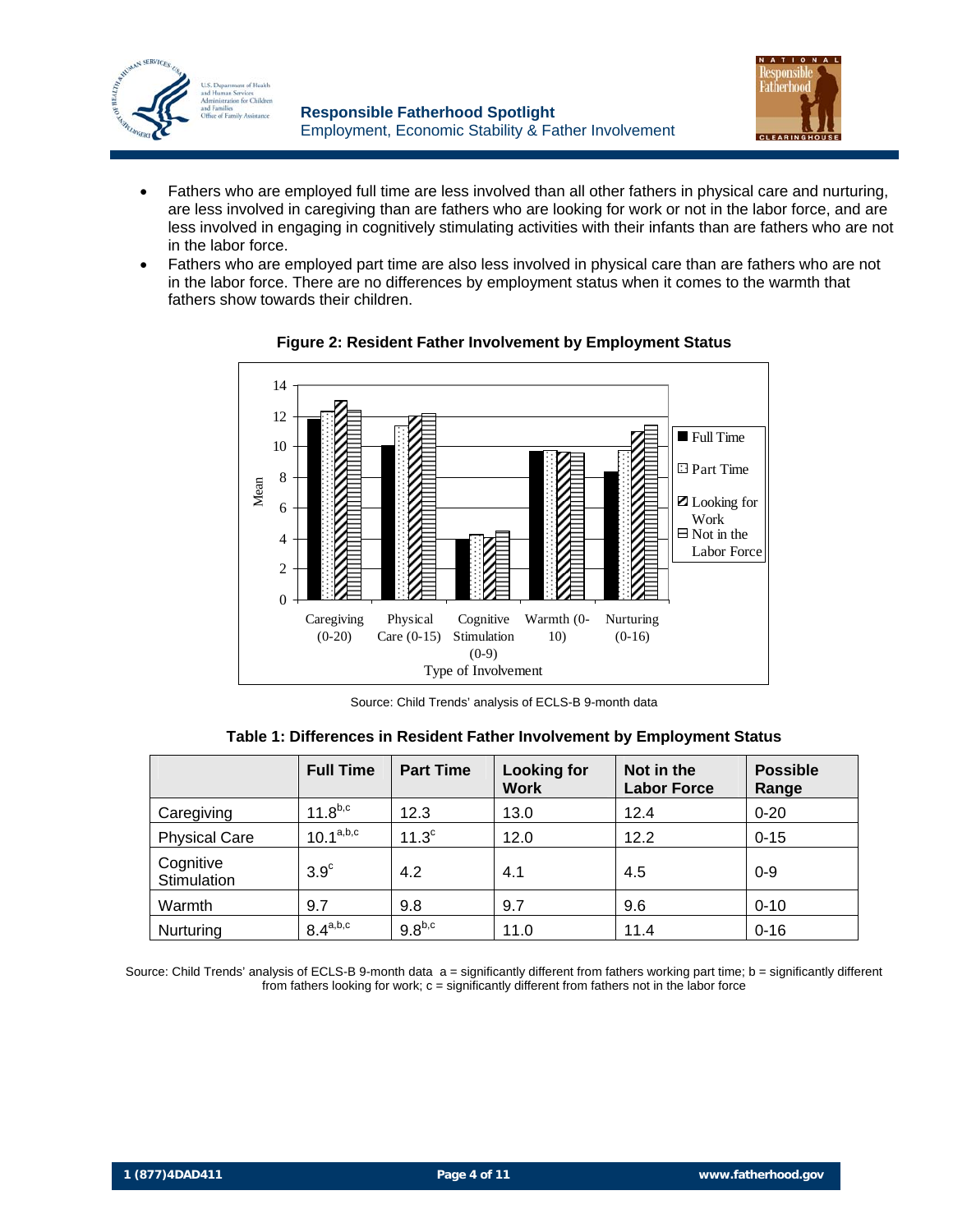



## *Resident Father Involvement by Poverty Status*

As shown in **Figure 3** and **Table 2**, resident fathers' involvement with their infants differs based on household poverty status. Resident fathers with household incomes below the poverty line are more involved than are those with incomes above the poverty line in physical care and nurturing; however, they are slightly less likely to show warmth towards their children.



**Figure 3: Resident Father Involvement by Poverty Status** 

Source: Child Trends' analysis of ECLS-B 9-month data

|                          | Poor             | <b>Not Poor</b> | <b>Possible</b><br>Range |
|--------------------------|------------------|-----------------|--------------------------|
| Caregiving               | 11.7             | 11.9            | $0 - 20$                 |
| <b>Physical Care</b>     | $11.1^d$         | 10.2            | $0 - 15$                 |
| Cognitive<br>Stimulation | 3.9              | 4.0             | $0 - 9$                  |
| Warmth                   | $9.5^d$          | 9.7             | $0 - 10$                 |
| Nurturing                | 9.8 <sup>d</sup> | 8.5             | $0 - 16$                 |

Source: Child Trends' analysis of ECLS-B 9-month data

d = significantly different from fathers with household incomes above the federal poverty line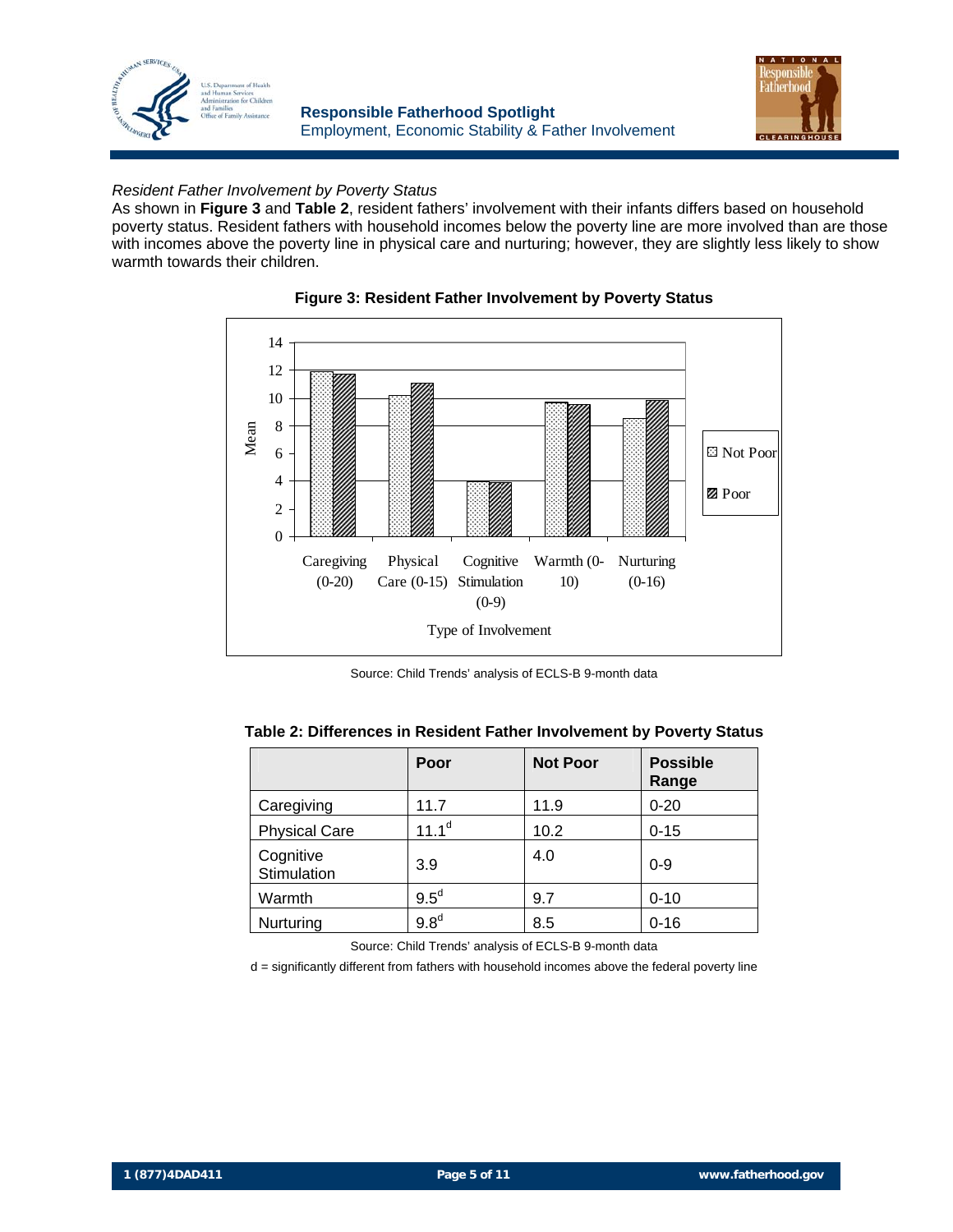



## *Nonresident Father Involvement*

**Figure 4** and **Table 3** show the frequency with which nonresident fathers have spent more than one hour with their children in the past month. More than one-half of fathers reported that they spent more than an hour with their child every day (51.4 percent).





Source: Child Trends' analysis of ECLS-B 9-month data

| Table 3: Frequency of Nonresident Father Involvement |  |
|------------------------------------------------------|--|
|------------------------------------------------------|--|

| <b>Frequency</b>                  | <b>Percent</b> |
|-----------------------------------|----------------|
| Have Not Seen Child in Past Month | 5.6%           |
| Never                             | 2.1%           |
| 1-2 Times Per Month               | 5.4%           |
| A Few Times Per Month             | 8.7%           |
| A Few Times Per Week              | 27.8%          |
| Every Day/Almost Every Day        | 51.4%          |

Source: Child Trends' analysis of ECLS-B 9-month data

### *Nonresident Father Involvement by Employment Status*

**Figure 5** and **Table 4** show that nonresident fathers' involvement with their infants differs based on their employment status.

- Nonresident fathers who are employed full time, as well those who are looking for work, are significantly more engaged with their children than are nonresident fathers who are not in the labor force.
- Nonresident fathers who have full-time employment report a significantly higher level of financial contributions to their child's household than do all other nonresident fathers.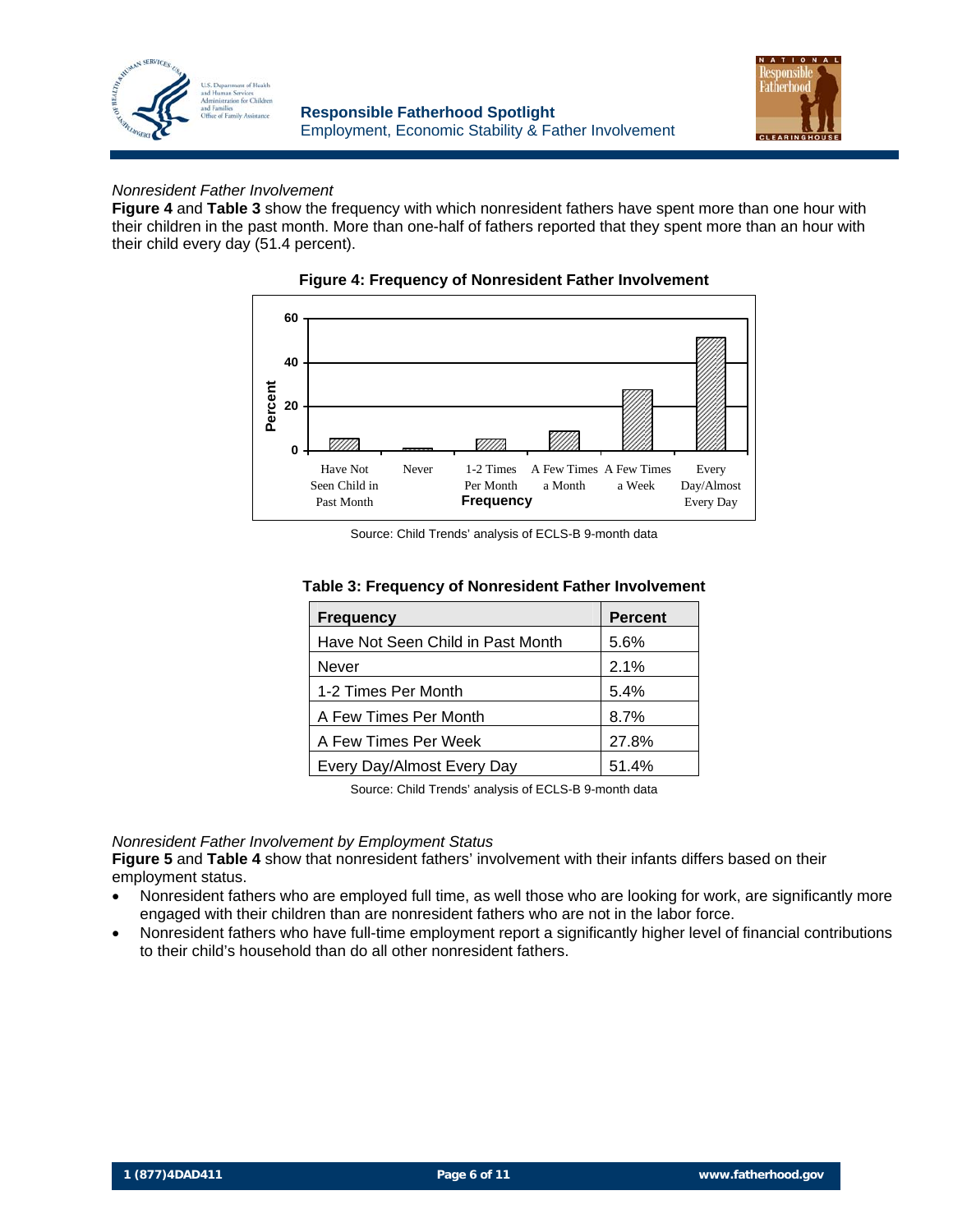





### **Figure 5: Nonresident Father Involvement by Employment Status**

Source: Child Trends' analysis of ECLS-B 9-month data

## **Table 4: Differences in Resident Father Involvement by Employment Status**

|                      | <b>Full</b><br>Time | Part<br>Time | Looking<br>for Work | Not in<br>the<br>Labor<br><b>Force</b> | <b>Possible</b><br>Range |
|----------------------|---------------------|--------------|---------------------|----------------------------------------|--------------------------|
| Engagement           | $3.3^\circ$         | 3.2          | $3.5^{\circ}$       | 2.7                                    | $0 - 4$                  |
| Financial<br>Support | $8.0^{a,b,c}$       | 6.8          | 6.5                 | 5.8                                    | $0 - 12$                 |

Source: Child Trends' analysis of ECLS-B 9-month data

a = significantly different from fathers working part time; b = significantly different from fathers looking for work; c = significantly different from fathers not in the labor force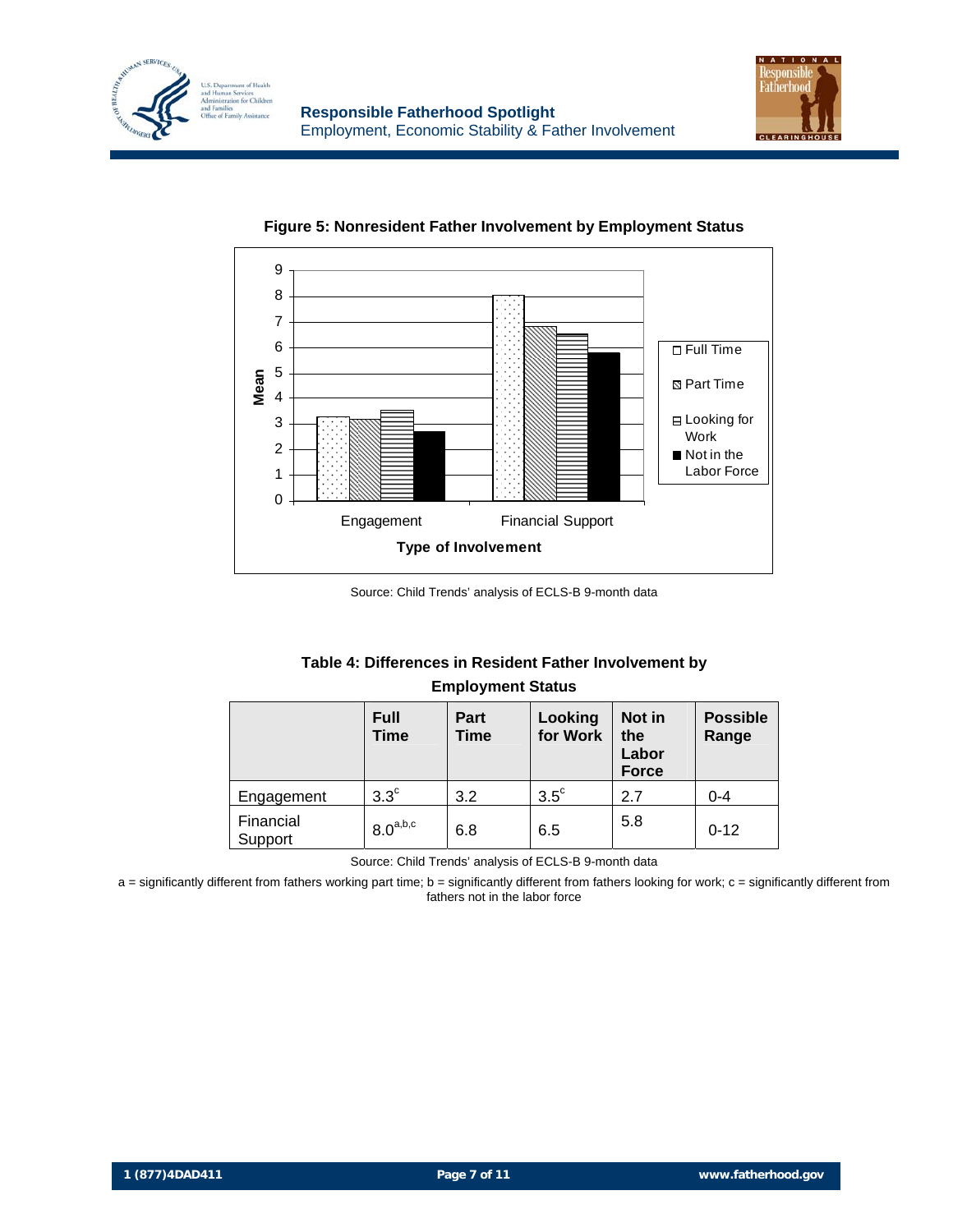



## *Nonresident Father Involvement by Poverty Status*

**Figure 6** and **Table 5** show that nonresident fathers' involvement with their infants does not differ based on the poverty status of the child's household. Fathers are similarly engaged with children and contribute similarly to the child's household whether it is below or above the federal poverty line.



#### **Figure 6: Nonresident Father Involvement by Poverty Status**

Source: Child Trends' analysis of ECLS-B 9-month data

#### **Table 5: Differences in Resident Father Involvement by Poverty Status**

| by Poverty Status        |      |                 |                          |  |
|--------------------------|------|-----------------|--------------------------|--|
|                          | Poor | <b>Not Poor</b> | <b>Possible</b><br>Range |  |
| Engagement               | 3.3  | 3.1             | $0 - 4$                  |  |
| <b>Financial Support</b> | 7.4  | 7.4             | $0 - 12$                 |  |

Source: Child Trends' analysis of ECLS-B 9-month data

### **Definitions and Measurement**

In the ECLS-B, resident fathers are defined as those who lived with their children when the focal child was approximately nine months old (2001-2002); by contrast, nonresident fathers are those who did not live with their focal child at that age. For resident fathers, involvement was measured using five groups of activities: caregiving (how often the father diapers, feeds, or prepares food for the child), physical care (how often the father bathes the child, dresses the child, takes the child on walks, and takes the child on errands), cognitive stimulation (how often the father reads books, sings songs, and tells stories to the child), warmth (how often the father tickles or holds the child), and nurturing (how often the father is the person who wakes up with the child at night, soothes the child when he/she is upset, takes the child to the doctor, and stays home when the child is sick). For nonresident fathers, involvement was assessed with two measures: engagement (how often in the past month the father spent more than one hour with the child) and financial support (how often the father gives money to the child's household for toys, clothes, and presents; medicine; child care; and other needs).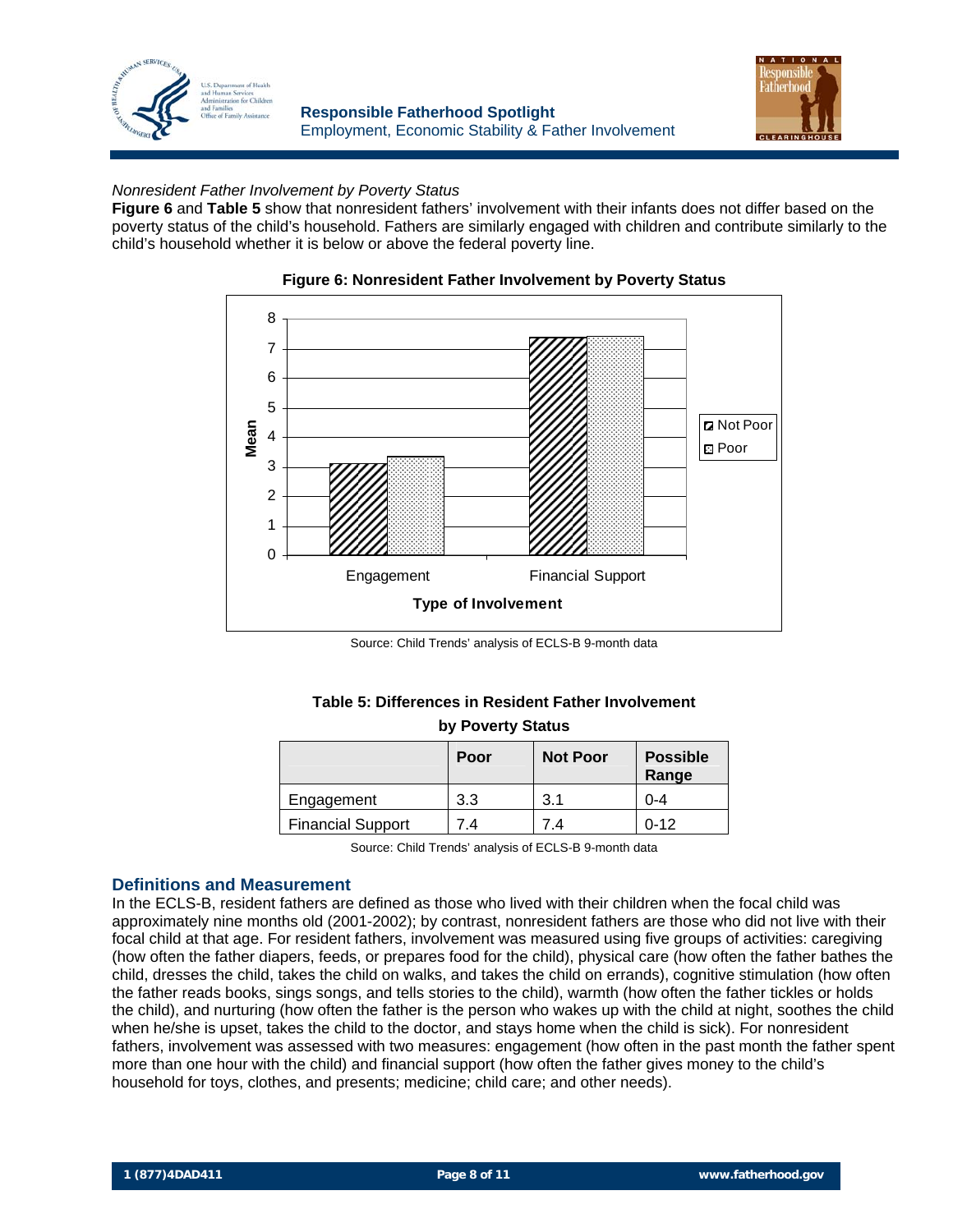



## **Data Sources**

Data documenting trends in unemployment were collected in the Current Population Survey and reported by the U.S. Census Bureau's Bureau of Labor Statistics. Additional data on father involvement, employment, and economic stability were gathered from the Early Childhood Longitudinal Study – Birth Cohort (ECLS-B) 9-month Resident and Nonresident Father Surveys collected by the National Center for Education Statistics (NCES).

The ECLS-B is a nationally representative, longitudinal survey of 10,688 American children born in 2001. The ECLS-B follows these children from infancy until the time they enter first grade, and it collects data through parent interviews, direct child assessments, birth certificate data, and interviews with children's caregivers and teachers.

## **Data Limitations**

Data on unemployment rates over time are not available for specific racial/ethnic groups in all years. These data are not limited to fathers and instead include all men over the age of 20. Furthermore, according to Census Bureau classifications, Hispanic men may be of any race; in other words, some men may be categorized as both "Hispanic" and as "white" or "black" and thus counted twice. Additionally, unemployment rates include only those individuals who do not have a job, have actively looked for work in the prior four weeks, and are currently available for work, and so may underestimate actual rates of those who are out of work (e.g., those who have stopped looking for a job).

### **Resources**

The **U.S. Department of Health and Human Services' Promoting Responsible Fatherhood Initiative** includes an economic stability component, offering research and information on programs intended to encourage father involvement by increasing men's employment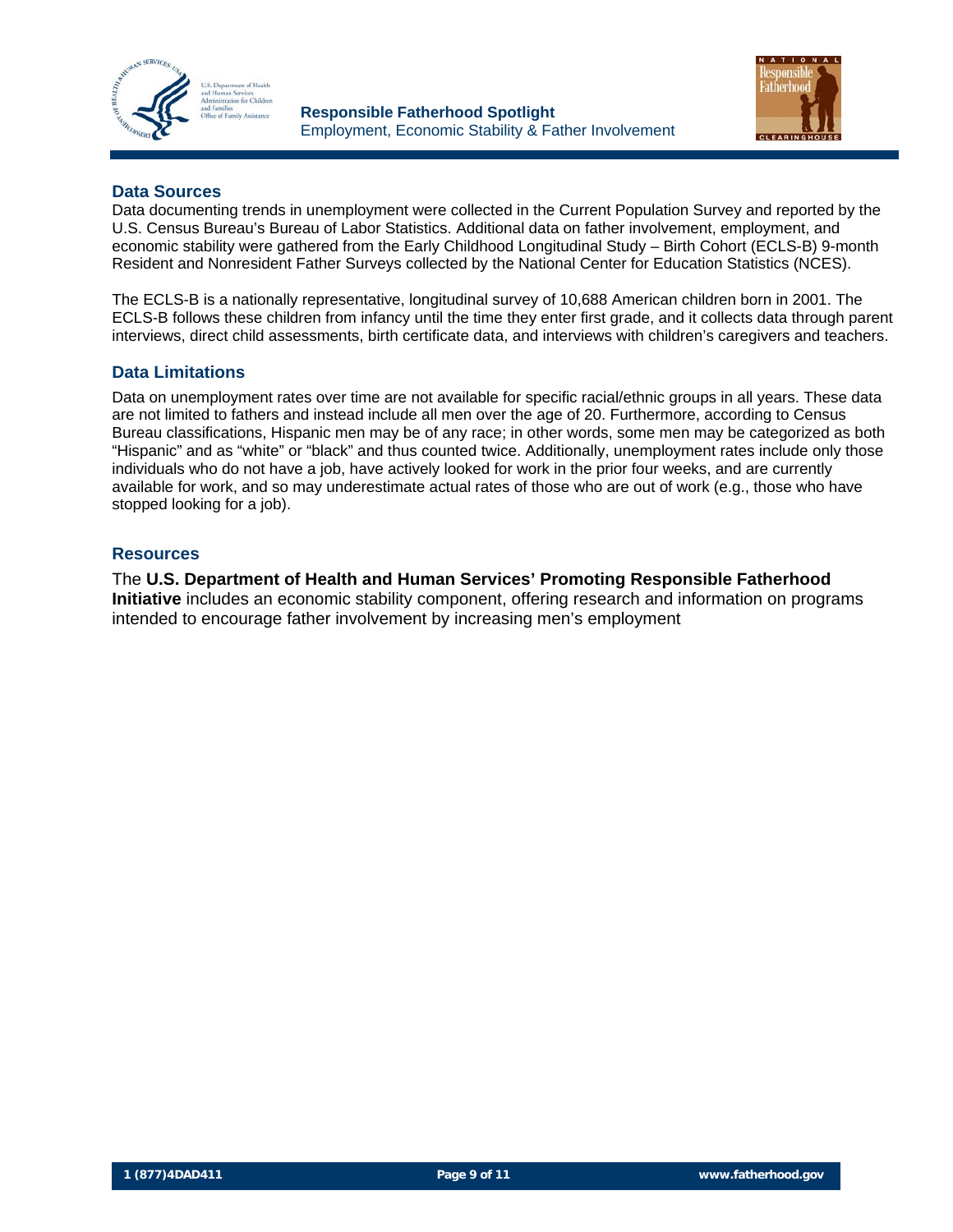



#### **References:**

- 1 Aber, J. L., Bennett, N. G., Conley, D. C., & Li, J. (1997). The effects of poverty on child health and development. *Annual Review of Public*
- 
- *Health, 18*, 463-483.<br><sup>2</sup> Abidin, R. R. (1995). *Parenting Stress Index professional manual.* Odessa, FL: Psychological Assessment Resources.<br><sup>3</sup> Abramson, L. Y., Seligman, M. E. P., & Teasdale, J. D. (1978). Learned help

*Abnormal Psychology, 87, 32-48.*<br>
<sup>4</sup> Ahmeduzzaman, M. E., & Roopnarine, J. L. (1992). Sociodemographic factors, functioning style, social support, and fathers' involvement with preschoolers in African-American families.

 $^5$  Almeida, D. M., Wethington, E., & Chandler, A. L. (1999). Daily transmission of tensions between marital dyads and parent-child dyads.

Journal of Marriage and the Family, 61(1), 49-61.<br><sup>6</sup> Arendell, T. (1996). *Co-parenting: A review of the literature*. Philadelphia: National Center on Fathers and Families.<br><sup>7</sup> Atkinson, T., Liem, R., & Liem, J. H. (1986)

<sup>8</sup> Bradley, R. H., & Corwyn, R. (2002). Socioeconomic status and child development. *Annual Review of Psychology, 53*, 371-399.<br><sup>9</sup> Brooks-Gunn, J., & Duncan, G. J. (1997). The effects of poverty on children. *Future of C* 

& C. Vogler (Eds.), Social change and the experience of unemployment (pp. 188-212). Oxford: Oxford University Press.<br><sup>11</sup> Cohn, D. A., Cowan, P. A., Cowan, C. P., & Pearson, J. (1992). Mothers' and fathers' working models

<sup>2</sup> Danziger, S., & Radin, N. (1990). Absent does not equal uninvolved: Predictors of fathering in teen mother families. Journal of Marriage &

the Family, 52, 636-641.<br><sup>13</sup> De Witte, H. (1999). Job insecurity and psychological well-being: Review of the literature and exploration of some unresolved issues.

*European Journal of Work & Organizational Psychology, 8*(2), 155-177. 14 Gavin, L. E., M. Black, M., Minor, S., Abel, Y., Papas, M.A., Bentley, M.E. (2002). Young, disadvantaged fathers' involvement with their

infants: An ecological perspective. *Journal of Adolescent Health, 31*(3), 266-276.<br><sup>15</sup> Gyamfi, P., Brooks-Gunn, J., & Jackson, A. (2001). Associations between employment and financial and parental stress in low-income<br>si

<sup>16</sup> Johnson, W. (2001). The determinants of parental involvement among unwed fathers. *Children and Youth Services Review, 23*(6/7), 513-

536. 17 Kagan, A. R., & Levi, L. (1975). Health and environment-psychosocial stimuli: A review. In L. Levi (Ed.), *Society, stress and disease* (Vol. II: Childhood and Adolescence, pp. 241-260). Oxford: Oxford University Press.

18 Kasl, S. V., & Cobb, S. (1979). Some mental health consequences of plant closing and job loss. In L. A. Ferman, & J. P. Gordus (Eds.), Mental health and the economy (pp. 255-299). Kalamazoo: W.E. Upjohn Institute.<br><sup>19</sup> Lamb, M. E., Pleck, J. H., Charnov, E. L., & Levine, J. A. (1985). The role of the father in child development: The effects of increased

paternal involvement. In B. B. Lahey, & A. E. Kazdin (Eds.), Advances in clinical child psychology (Vol. 8, pp. 229 - 266). New York: Plenum.<br><sup>20</sup> Lamb, M. E., Pleck, J. H., Charnov, E. L., & Levine, J. A. (1987). A biosoc

Lancaster, J. Altman, S. Rossi, & L. R. Sherrod (Eds.), *Parenting across the lifespan: Biosocial dimensions* (pp. 111-142). New York: Aldine

de Gruyter.<br><sup>21</sup> Landale, N., & Oropesa, R. S. (2001). Father involvement in the loves of mainland Puerto Rican children: Contributions of nonresident,

cohabiting, and married fathers. *Social Forces, 79*, 945-968.<br><sup>22</sup> McLoyd, V. C. (1989). Socialization and development in a changing economy: The effects of paternal job and income loss on children. *American Psychologist, 44*(2), 293-302. 23 Menaghan, E. G. (1989). Role changes and psychological well-being: Variations in effects by gender and role repertoire. *Social Forces,* 

*<sup>67</sup>*(3), 693. 24 Meyer, K., & Lobao, L. (2003). Economic hardship, religion and mental health during the Midwestern farm crisis. *Journal of Rural Studies,* 

*19*(2), 139-155.<br><sup>25</sup> Morrison, T. G., O'Connor, W. E., Morrison, M. A., & Hill, S. A. (2001). Determinants of psychological well-being among unemployed women and men. *Psychology and Education: An Interdisciplinary Journal, 38*(1), 34-41.<br><sup>26</sup> Novo, M., Hammarstrom, A., & Janlert, U. (2001). Do high levels of unemployment influence the health of those who are not unemployed? A

gendered comparison of young men and women during boom and recession. Social Science & Medicine, 53(3), 293-303.<br><sup>27</sup> Oropen, C. (1993). Correlations between job insecurity and psychological well-being among white and blac

*Perceptual and Motor Skills, 73*(3, part 1), 885-886.<br><sup>28</sup> Parcel, T. L., & Menaghan, E. G. (1994). Early parental work, family social capital, and early childhood outcomes. *American Journal of*<br>Sociology, 99, 972-1009.

*Sociology, 99*, 972-1009. 29 Patten, S. B., Jian Li, W., Williams, J. V. A., Currie, S., Beck, C. A., Maxwell, C. J., et al. (2006). Descriptive epidemiology of major

depression in Canada. *Canadian Journal of Psychiatry, 51*(2), 84-90.<br><sup>30</sup> Pleck, J. H., & Masciadrelli, B. P. (2004). Paternal involvement by U.S. residential fathers: Levels, sources, and consequences. In M. E. Lamb (Ed.

Radin, N., & Harold-Goldsmith, R. (1989). The involvement of selected unemployed and employed men with their children. Child

Development, 60(2), 454-459.<br><sup>32</sup> Rosenthal, J. A. (1988). Patterns of reported child abuse and neglect. Child Abuse & Neglect: The International Journal, 12(2), 263-271.<br><sup>33</sup> Roskies, E., Louis-Guerin, C., & Fournier, C. *Organizational Behavior, 14*(7), 617-630.